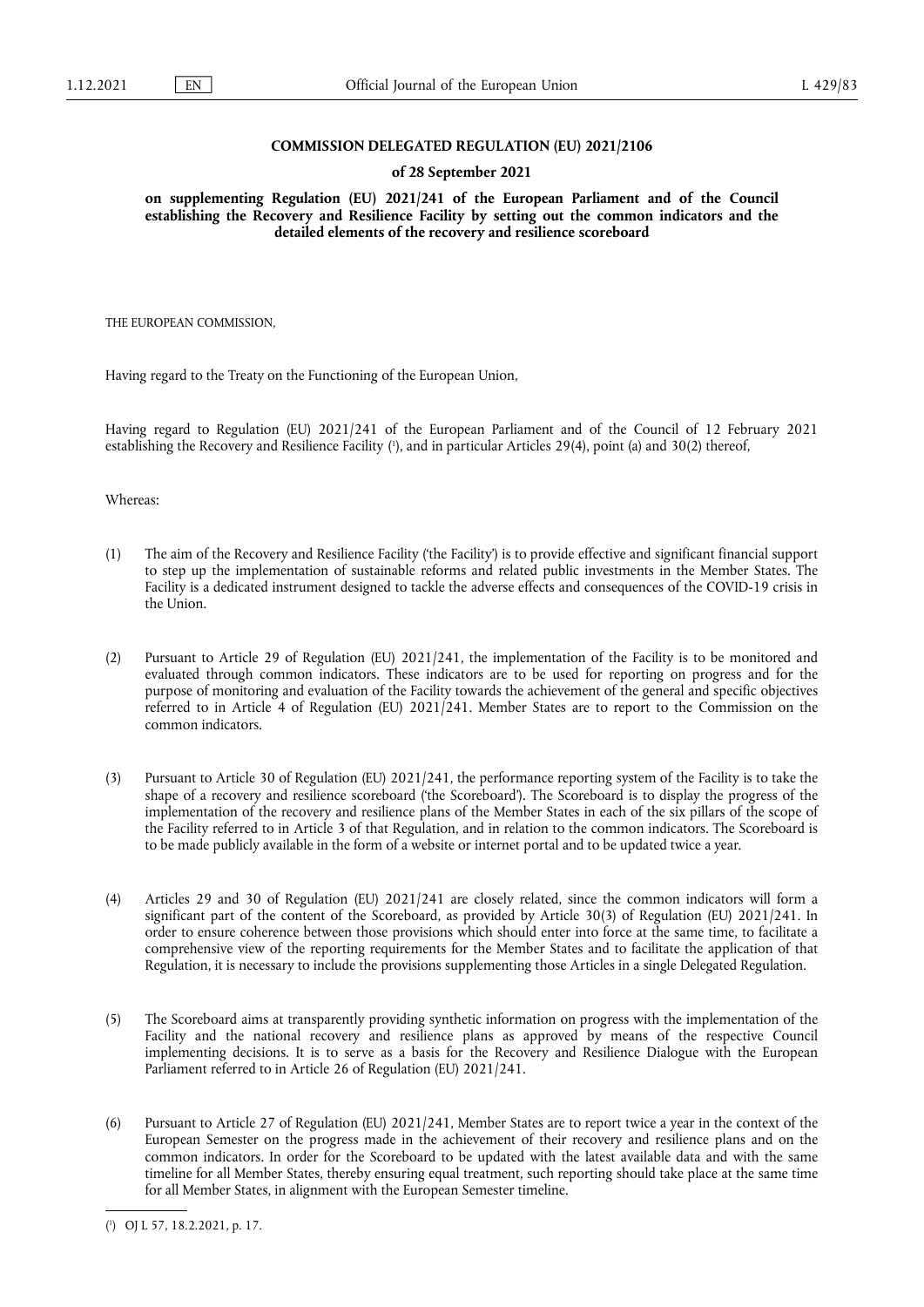(7) The list of common indicators in the Annex is designed to cover all recovery and resilience plans, but the reporting by a Member State on a specific common indicator is only relevant to the extent that there are corresponding measures in its plan. The non-relevance of a common indicator to a recovery and resilience plan should be discussed between the Commission and the Member State concerned. Given that each common indicator is generally relevant for a large majority of Member States, it is expected that each Member State should report on most indicators.

(8) The common indicators should be defined with a sufficient level of detail to ensure the data collected by Member States is comparable and can be aggregated for displaying the implementation of the Facility at Union level. If displayed at individual Member State level, common indicators should be presented in relative terms, relying as well on data from Eurostat, to avoid misleading comparisons between Member States due to the different size or nature of the recovery and resilience plans.

- (9) Pursuant to Article 28 of Regulation (EU) 2021/241, the Commission and the Member States concerned are to foster synergies and ensure effective coordination between the Facility and other Union programmes and instruments. Therefore the indicators included in the Scoreboard should be, as far as possible, coherent with those used for other Union funds.
- (10) Pursuant to Article 29 of Regulation (EU) 2021/241, the monitoring of implementation is to be targeted and proportionate to the activities carried out under the Facility. The performance reporting system of the Commission should therefore ensure that data for monitoring the implementation of the activities and results are collected efficiently, effectively and in a timely manner. To that end, proportionate reporting requirements should be imposed on recipients of Union funding.
- (11) The other elements of the Scoreboard should be compiled by the Commission through information collected during the process of monitoring the implementation of the recovery and resilience plans and of the Facility. This should ensure comparability of data.
- (12) Given that the Scoreboard should be operational by 31 December 2021 and in order to allow for the prompt application of the measures provided for in this Regulation, this Regulation should enter into force on the day following that of its publication in the *Official Journal of the European Union*,

HAS ADOPTED THIS REGULATION.

#### *Article 1*

#### **Content of the recovery and resilience scoreboard and list of common indicators**

The scoreboard shall display the progress of the implementation of the recovery and resilience plans in each of the six pillars referred to in Article 3 of Regulation (EU) 2021/241, to be measured in particular by:

- (a) the fulfilment of milestones and targets, reflecting the implementation of the reforms and investments set out in the adopted Council implementing decisions, by listing the milestones and targets that have been satisfactorily fulfilled, counting their number, and displaying the percentage over the total number of milestones and targets set out in those Council implementing decisions. In this context it can also be reported on how the fulfilment of the milestones and targets contributes to the implementation of relevant country specific recommendations;
- <span id="page-1-1"></span>(b) the expenditure financed by the Facility, also under each of the pillars referred to in Article 3 of Regulation (EU) 2021/241, incorporating social expenditures based on the methodology defined in the Commission Delegated Regulation [\(](#page-1-0)EU) 2021/2105 (?), based on the break-down of the estimated expenditure provided in the approved recovery and resilience plans;

<span id="page-1-0"></span>[<sup>\(</sup>](#page-1-1) 2 ) Commission Delegated Regulation (EU) 2021/2105 of 28 September 2021 supplementing Regulation (EU) 2021/241 of the European Parliament and of the Council establishing the Recovery and Resilience Facility by defining a methodology for reporting social expenditure (see page 79 of this Official Journal).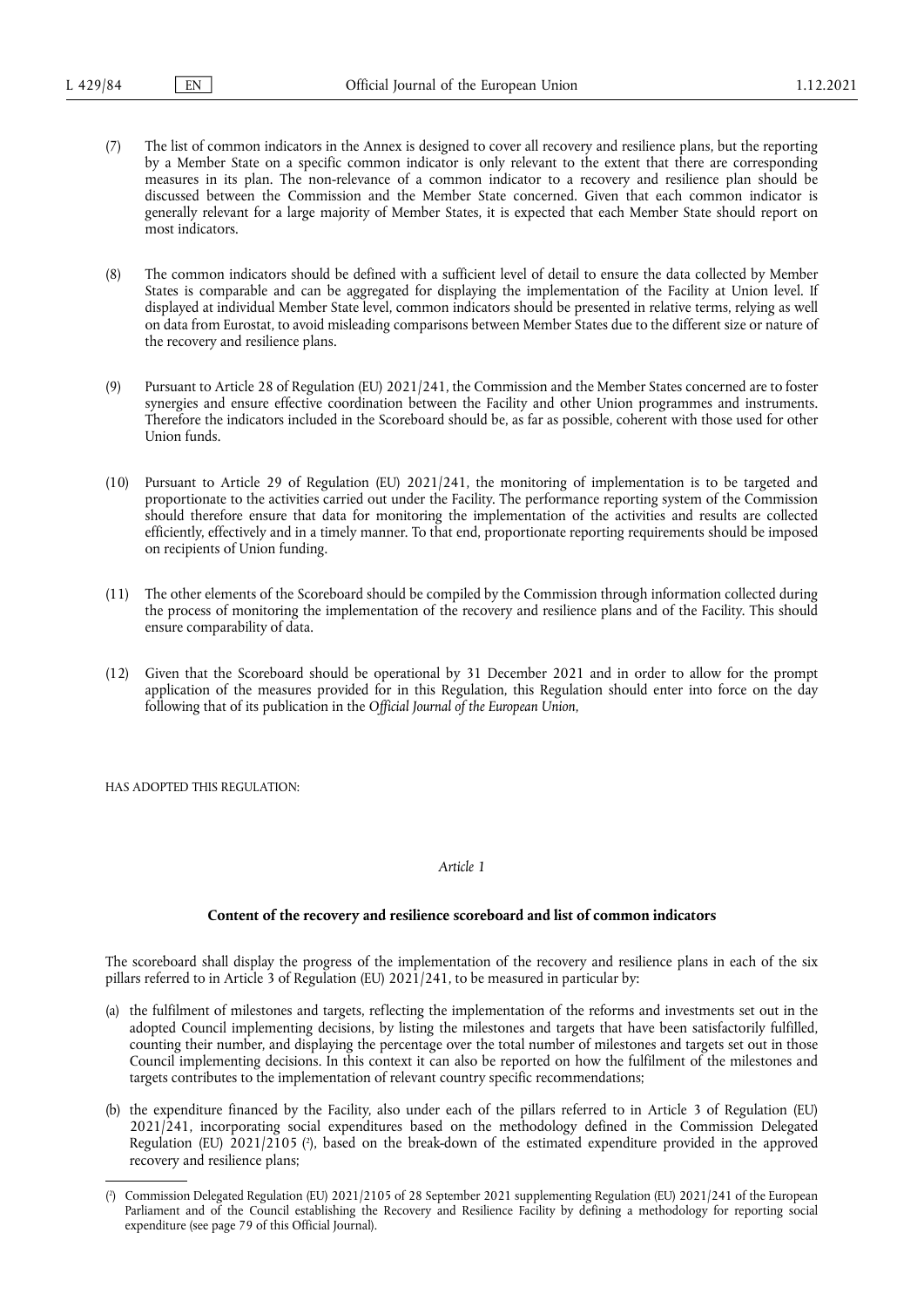- (c) the status of each recovery and resilience plan;
- (d) the progress with the disbursement of the financial contributions and loans;
- (e) thematic analyses of measures included in recovery and resilience plans and examples illustrating the progress of the implementation under the six pillars;
- (f) common indicators, as set out in Annex, to be used for reporting on the progress and for the purpose of monitoring and evaluation of the Facility towards the achievement of the general and specific objectives.

#### *Article 2*

## **Reporting**

1. In order for the Scoreboard, including the common indicators, to be updated consistently and uniformly twice a year, all Member States shall report to the Commission twice a year in the context of the European Semester on the progress made in the achievement of their recovery and resilience plans, including the operational arrangements, and on the common indicators.

2. The reporting on progress made in the achievement of their recovery and resilience plans shall take place each year, as a rule, by mid April and beginning of October, and no later than by 30 April and 15 October, respectively. The reporting period shall cover the full period of implementation of the plan, from 1 February 2020 onwards, where relevant.

3. The reporting for the update of the common indicators shall take place each year by 28 February and 31 August. The reporting period shall cover the full period of implementation of the plan, from 1 February 2020 onwards, where relevant, until the respective cut-off dates of 31 December and 30 June each year.

*Article 3*

This Regulation shall enter into force on the day following that of its publication in the *Official Journal of the European Union*.

This Regulation shall be binding in its entirety and directly applicable in all Member States.

Done at Brussels, 28 September 2021.

*For the Commission The President* Ursula VON DER LEYEN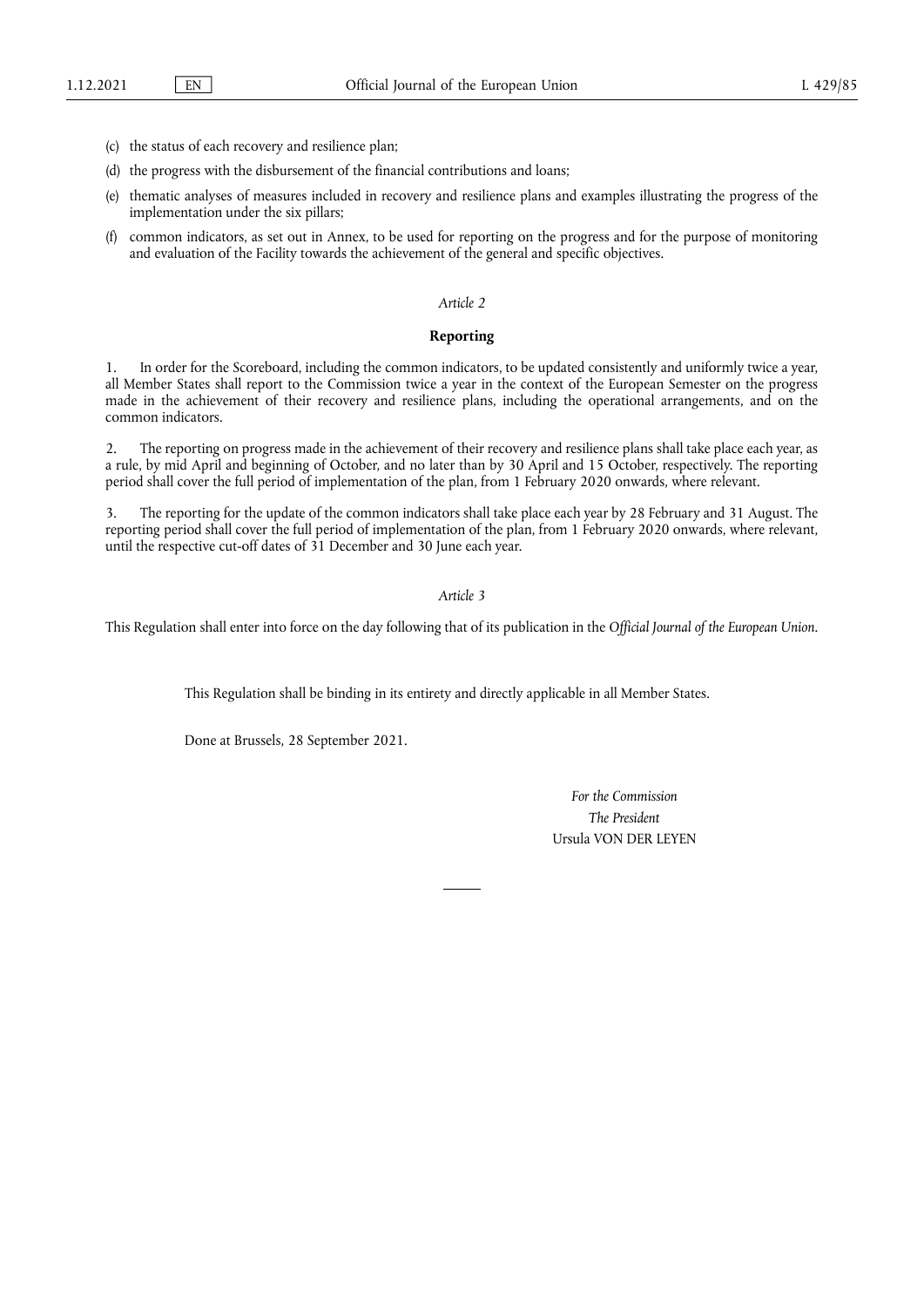<span id="page-3-7"></span><span id="page-3-6"></span><span id="page-3-5"></span><span id="page-3-4"></span><span id="page-3-3"></span><span id="page-3-2"></span><span id="page-3-1"></span><span id="page-3-0"></span> $\overline{\phantom{0}}$ 429/86

# **List of common indicators**

The common indicators will reflect the progress towards the objectives of the Facility under the reforms and investments included in the recovery and resilience plans. A measure can contribute to several of the common indicators. Should a Member State's recovery and resilience plan contain no measure contributing to some of the below indicators, it shall discuss with the Commission to decide whether to report on the indicator as 'non-applicable'.

| Number         | Common indicator related to<br>RRF support                                    | RRF pillars          | Explanation                                                                                                                                                                                                                                                                                                                                                                                                                                                                                                                                                                                                                                                                                                                                                                                                                                                                                                                                                                                                                                                                                                                                                                                                                                                                                                                                               | Unit |
|----------------|-------------------------------------------------------------------------------|----------------------|-----------------------------------------------------------------------------------------------------------------------------------------------------------------------------------------------------------------------------------------------------------------------------------------------------------------------------------------------------------------------------------------------------------------------------------------------------------------------------------------------------------------------------------------------------------------------------------------------------------------------------------------------------------------------------------------------------------------------------------------------------------------------------------------------------------------------------------------------------------------------------------------------------------------------------------------------------------------------------------------------------------------------------------------------------------------------------------------------------------------------------------------------------------------------------------------------------------------------------------------------------------------------------------------------------------------------------------------------------------|------|
|                | Savings in annual primary<br>energy consumption                               | Pillar 1<br>Pillar 3 | Total annual primary energy consumption reduction for supported entities due to support from MWh/year<br>measures under the Facility. The baseline shall refer to the annual primary energy consumption before<br>the intervention, and the achieved value shall refer to the annual primary energy consumption for the<br>year after the intervention. For buildings, interventions shall be sufficiently documented to be able to<br>calculate these values, for example by using Energy Performance Certificates or other monitoring<br>systems respecting the criteria as set in Article 10.6 of Directive 2010/31/EU of the European<br>Parliament and of the Council (1) (the Energy Performance of Buildings Directive). For processes in<br>enterprises, the annual primary energy consumption shall be documented based on energy audits in<br>line with Article 8 of Directive $2012/27/EU$ of the European Parliament and of the Council (?) (the<br>Energy Efficiency Directive) or other relevant technical specifications.<br>Public buildings shall be defined as buildings owned by public authorities and buildings owned by a<br>non-profit organisation, provided that such bodies pursue objectives of general interest such as<br>education, health, environment and transport. Examples include building for public administration, |      |
| $\mathfrak{D}$ | Additional<br>operational<br>installed<br>for<br>capacity<br>renewable energy | Pillar 1<br>Pillar 3 | schools, hospitals, etc.<br>Additional capacity installed for renewable energy due to the support from measures under the Facility,   MW<br>and which is operational (i.e. connected to the grid, if applicable, and fully ready to produce or already<br>producing energy). Production capacity shall be defined as the 'net maximum electrical capacity' as                                                                                                                                                                                                                                                                                                                                                                                                                                                                                                                                                                                                                                                                                                                                                                                                                                                                                                                                                                                             |      |
|                |                                                                               |                      | defined by Eurostat $(3)$ .<br>Renewable energy shall be defined as 'energy from renewable non-fossil sources namely wind, solar<br>(thermal and photovoltaic) and geothermal energy, ambient energy, tide, wave and other ocean energy,<br>hydropower, biomass, landfill gas, sewage treatment plant gas, and biogas' (see Directive (EU)<br>$2018/2001$ of the European Parliament and of the Council ( $\degree$ ). The indicator shall also capture<br>electrolyser capacity for hydrogen production built up with support by measures under the Facility.                                                                                                                                                                                                                                                                                                                                                                                                                                                                                                                                                                                                                                                                                                                                                                                            |      |

[<sup>\(1\)</sup>](#page-3-4) Directive 2010/31/EU of the European Parliament and of the Council of 19 May 2010 on the energy performance of buildings (OJ L 153, 18.6.2010, p. 13) as amended by Diective (EU) 2018/844 (OJ L 156,  $19.6.2018$ , p. 75).

[<sup>\(2\)</sup>](#page-3-5) Directive 2012/27/EU of the European Parliament and of the Council of 25 October 2012 on energy efficiency, amending Directives 2009/125/EC and 2010/30/EU and repealing Directives 2004/8/EC and 2006/32/EC (OJ L 315, 14.11.2012, p. 1).

[<sup>\(3\)</sup>](#page-3-6) 'the maximum active power that can be supplied, continuously, with all plant running, at the point of outlet (i.e. after taking the power supplies for the station auxiliaries and allowing for the losses in those transformers considered integral to the station'.

[<sup>\(4\)</sup>](#page-3-7) Directive (EU) 2018/2001 of the European Parliament and of the Council of 11 December 2018 on the promotion of the use of energy from renewable sources (OJ L 328, 21.12.2018, p. 82).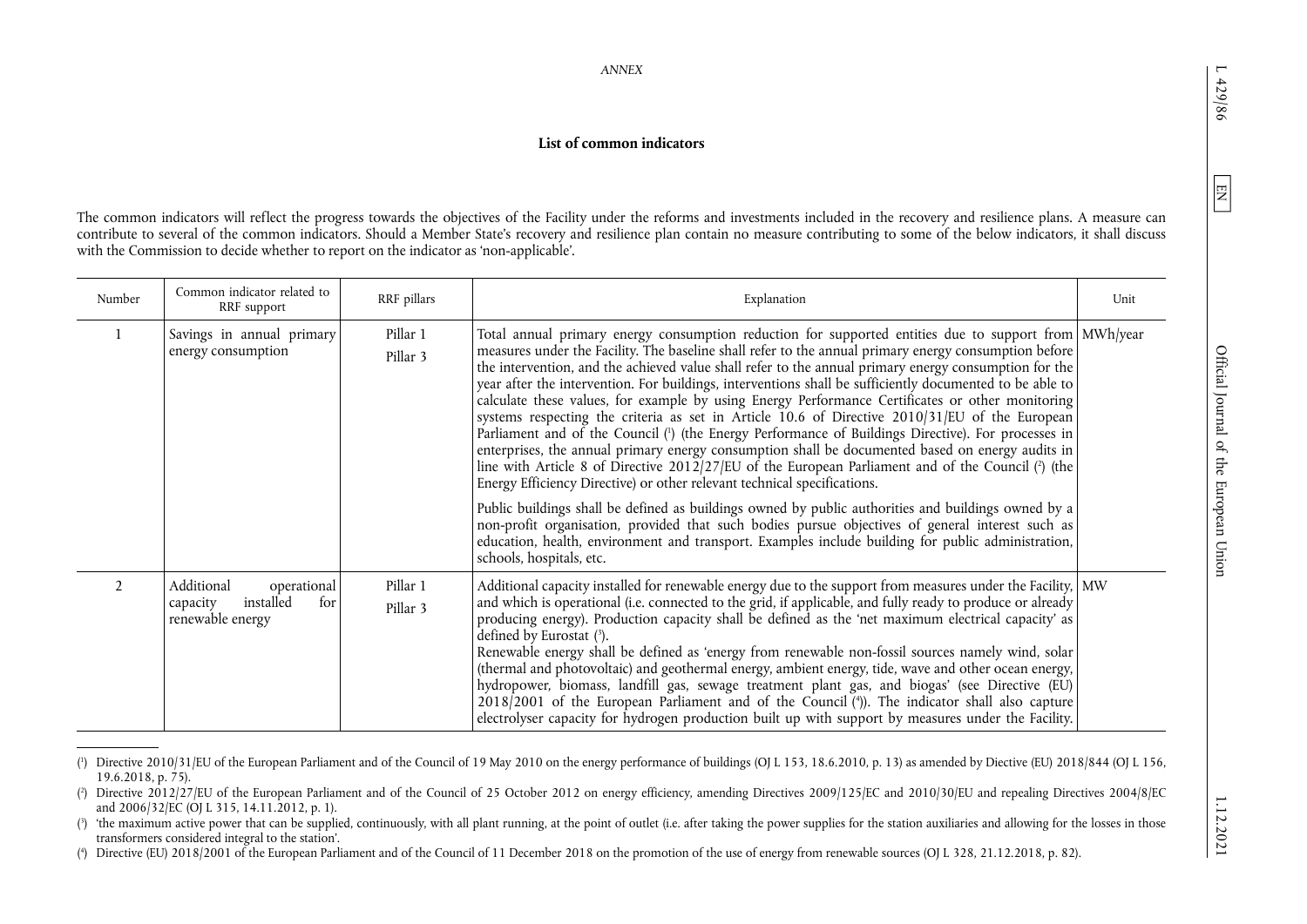|   |                                                                                                                                         |                      | The indicator shall be collected and reported separately between (i) capacity for renewable energy<br>production; and (ii) electrolyser capacity for hydrogen production                                                                                                                                                                                                                                                                                                                                                                                                                                                                                                                                                                                                                                                                                                                                                                                                                                                                          |                                     |
|---|-----------------------------------------------------------------------------------------------------------------------------------------|----------------------|---------------------------------------------------------------------------------------------------------------------------------------------------------------------------------------------------------------------------------------------------------------------------------------------------------------------------------------------------------------------------------------------------------------------------------------------------------------------------------------------------------------------------------------------------------------------------------------------------------------------------------------------------------------------------------------------------------------------------------------------------------------------------------------------------------------------------------------------------------------------------------------------------------------------------------------------------------------------------------------------------------------------------------------------------|-------------------------------------|
| 3 | fuels<br>Alternative<br>(refuelling/<br>infrastructure<br>recharging points)                                                            | Pillar 1<br>Pillar 3 | Number of refuelling/recharging points (new or upgraded) for clean vehicles supported by measures<br>under the Facility.<br>A recharging point shall be defined as an interface that is capable of charging one electric vehicle at a<br>time or exchanging a battery of one electric vehicle at a time. A refuelling point shall refer to a<br>refuelling facility for the provision of alternative fuel through a fixed or a mobile installation.<br>Alternative fuel shall be defined to include fuels or power sources which serve, at least partly, as a<br>substitute for fossil oil sources in the energy supply to transport and which have the potential to<br>contribute to its decarbonisation and enhance the environmental performance of the transport sector<br>and that are in line with Directive (EU) $2018/2001$ (5).<br>The indicator shall be collected and reported separately between (i) recharging; and (ii) refuelling points.<br>As part of the latter, (iii) hydrogen refuelling points shall be reported separately. | Refuelling/<br>recharging<br>points |
| 4 | Population benefiting from<br>protection measures against<br>floods, wildfires, and other<br>related<br>climate<br>natural<br>disasters | Pillar 1<br>Pillar 4 | Population living in areas where protection infrastructure (including green infrastructure and nature-   Persons<br>based solutions for adaptation to climate change) is built or significantly upgraded due to support by<br>measures under the Facility in order to reduce vulnerability to flood, wildfire and other climate-related<br>natural risks (storms, droughts, heatwaves). The indicator shall cover protection measures, which are<br>clearly localised in high risk areas and which address directly the specific risks, as opposed to more<br>general measures implemented at national or regional level. For floods, the indicator shall count the<br>resident population at risk.                                                                                                                                                                                                                                                                                                                                               |                                     |
| 5 | Additional dwellings with<br>internet access provided via<br>very high capacity networks                                                | Pillar 2<br>Pillar 4 | Total number of dwellings with access to very high capacity networks, as defined in the BEREC Dwellings<br>Guidelines on Very High Capacity Networks (BoR (20) 165 (6)) that only had access to slower<br>connections or did not have internet access at all before the support by measures under the Facility. As                                                                                                                                                                                                                                                                                                                                                                                                                                                                                                                                                                                                                                                                                                                                |                                     |

<span id="page-4-3"></span><span id="page-4-2"></span><span id="page-4-1"></span><span id="page-4-0"></span>Official Journal of the European Union

 $\boxed{\Xi}$ 

[<sup>\(5\)</sup>](#page-4-2) Specifically Article 29 of Directive (EU) 2018/2001 that sets out sustainability and greenhouse gas emissions saving criteria for biofuels, bioliquids and biomass fuels.

[<sup>\(6\)</sup>](#page-4-3) Article 2(2) of the European Electronic Communications Code (EECC) currently defines the term 'very high capacity network' as follows: '"Very high capacity network" means either an electronic communications network which consists wholly of optical fibre elements at least up to the distribution point at the serving location, or an electronic communications network which is capable of delivering, under usual peak-time conditions, similar network performance in terms of available downlink and uplink bandwidth, resilience, error-related parameters, and latency and its variation'.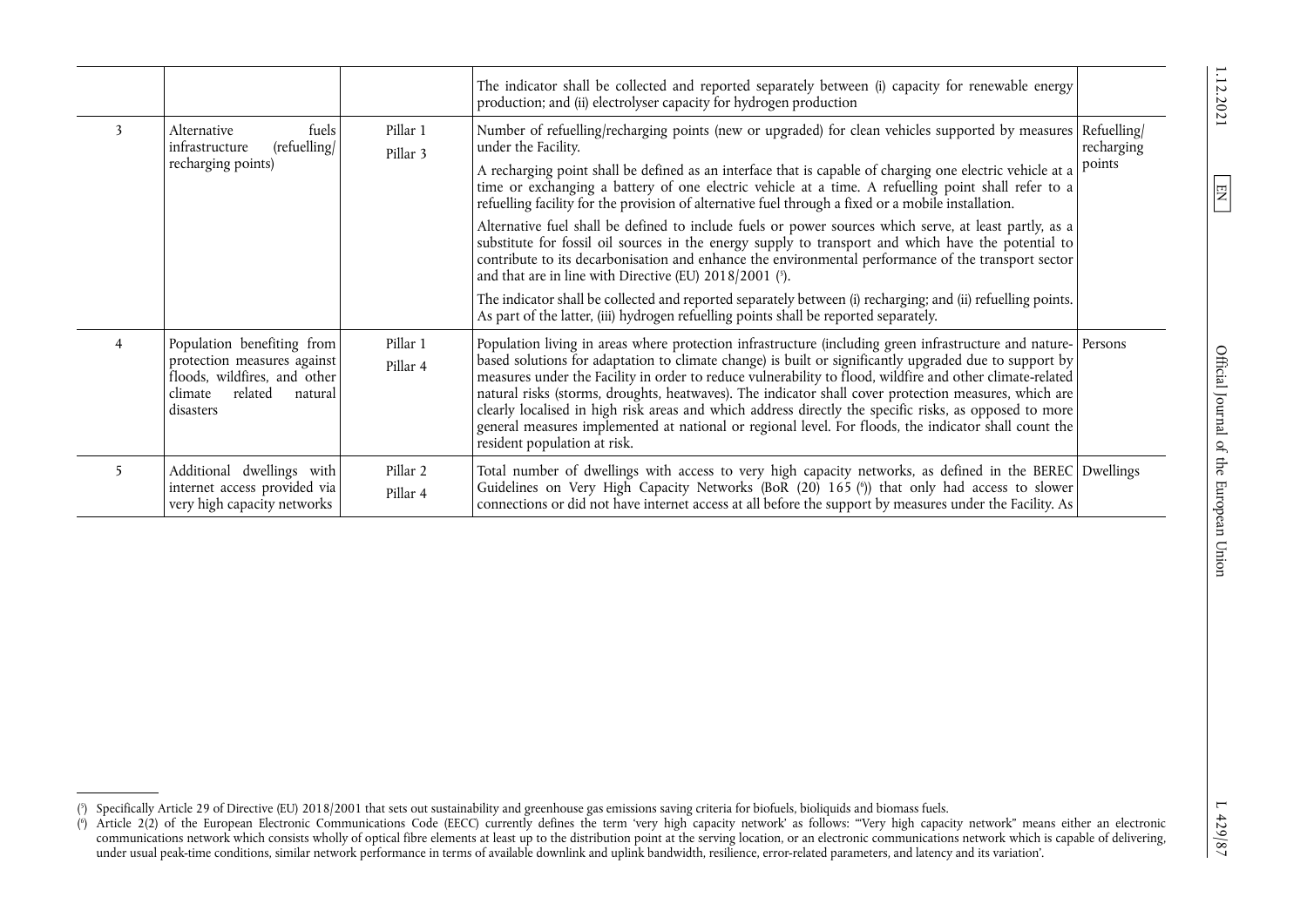|   |                                                                                                                     |                      | such, it shall also consider 5G network coverage and upgrades to gigabit speed. The improved internet<br>access must be a direct consequence of the support by measures under the Facility. The indicator shall<br>measure dwellings with the possibility to access and not the actual take up.<br>A dwelling shall be defined as 'a room or a suite of rooms in a permanent building or a structurally<br>separated part of a building which () is designed for habitation by one private household all year<br>around' $\binom{7}{7}$ (see Commission (Eurostat)).<br>The indicator does not count collective dwellings such as hospitals, old people's homes, residential<br>homes, prisons, military barracks, religious institutions, boarding houses, workers' hostels, etc.                                                                                                                                                                                                                                                                                                           |  |
|---|---------------------------------------------------------------------------------------------------------------------|----------------------|----------------------------------------------------------------------------------------------------------------------------------------------------------------------------------------------------------------------------------------------------------------------------------------------------------------------------------------------------------------------------------------------------------------------------------------------------------------------------------------------------------------------------------------------------------------------------------------------------------------------------------------------------------------------------------------------------------------------------------------------------------------------------------------------------------------------------------------------------------------------------------------------------------------------------------------------------------------------------------------------------------------------------------------------------------------------------------------------|--|
| 6 | Enterprises<br>supported<br>to<br>develop or adopt digital<br>products,<br>services<br>and<br>application processes | Pillar 2<br>Pillar 3 | Number of enterprises supported to develop or adopt new or significantly upgraded services, products Enterprises<br>and processes based on digital technologies, due to support by measures under the Facility. This<br>includes advanced digital technologies such as automation, artificial intelligence, cybersecurity, block<br>chain, cloud and edge infrastructures and data spaces, quantum and high performance computing.<br>Significant upgrades shall cover only new functionalities. The information shall therefore be collected<br>separately (i) for enterprises supported to develop digital technologies and solutions; and (ii) for<br>enterprises supported to adopt digital solutions to transform their services, products or processes. It<br>shall also be collected by size of enterprise.<br>An enterprise shall be counted once regardless of how many times it receives support to digitalise by<br>measures under the Facility.<br>An enterprise and the disaggregation by size of enterprise shall be defined as per the definition adopted<br>for indicator 9. |  |
|   | Users of new and upgraded<br>digital<br>public<br>services,<br>products and processes                               | Pillar 2<br>Pillar 5 | Number of users of the digital public services, products and processes newly developed or significantly Users/year<br>upgraded through support by measures under the Facility. Significant upgrades shall cover only new<br>functionalities. The indicator shall have a baseline of 0 only if the digital service, product or process is<br>new. Users refer to the clients of the public services and products newly developed or upgraded through<br>support by measures under the Facility, and to the staff of the public institution using the digital<br>processes newly developed or significantly upgraded through support by measures under the Facility.<br>If individual users cannot be identified, counting the same client using an online service several times<br>shall not be considered as double counting.                                                                                                                                                                                                                                                                |  |

 $L$  429/88

<span id="page-5-1"></span><span id="page-5-0"></span> $\boxed{\text{EN}}$ 

[<sup>\(7\)</sup>](#page-5-1) <https://ec.europa.eu/eurostat/statistics-explained/index.php?title=Glossary:Dwelling>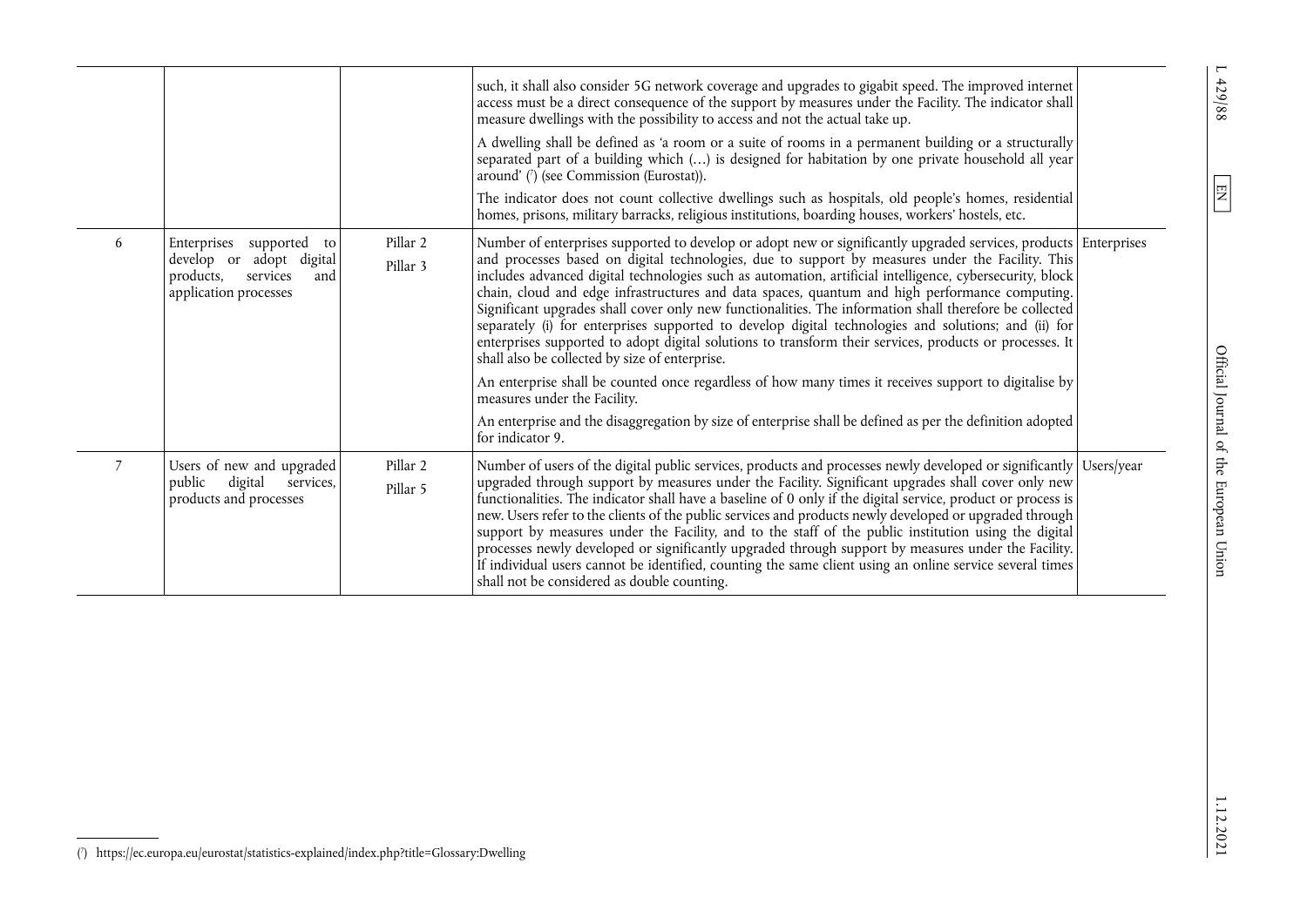| 8 | Researchers working in<br>supported research facilities                         | Pillar 3 | Number of researchers using directly, in their line of activity, the public or private research facility or the Annual Full<br>equipment for which support by measures under the Facility is awarded. The indicator shall be Time<br>measured in terms of annual full time equivalents (FTEs), calculated according to the methodology Equivalent<br>provided in the OECD Frascati Manual 2015.                                                                                                                                                                                                                                                                                                                                                                                                                                                                                                                                                                                                                       |  |
|---|---------------------------------------------------------------------------------|----------|-----------------------------------------------------------------------------------------------------------------------------------------------------------------------------------------------------------------------------------------------------------------------------------------------------------------------------------------------------------------------------------------------------------------------------------------------------------------------------------------------------------------------------------------------------------------------------------------------------------------------------------------------------------------------------------------------------------------------------------------------------------------------------------------------------------------------------------------------------------------------------------------------------------------------------------------------------------------------------------------------------------------------|--|
|   |                                                                                 |          | The support must improve the research facility or the quality of research equipment. Replacements<br>without quality increase shall be excluded, as is maintenance.                                                                                                                                                                                                                                                                                                                                                                                                                                                                                                                                                                                                                                                                                                                                                                                                                                                   |  |
|   |                                                                                 |          | The R & D vacant positions shall not be counted, neither support staff for R & D (i.e. posts not directly<br>involved in R & D activities).                                                                                                                                                                                                                                                                                                                                                                                                                                                                                                                                                                                                                                                                                                                                                                                                                                                                           |  |
|   |                                                                                 |          | Annual FTE of R & D personnel shall be defined as the ratio of working hours actually spent on R & D<br>during a calendar year divided by the total number of hours conventionally worked in the same period<br>by an individual or a group. By convention a person cannot perform more than one FTE on R & $\bar{D}$ on a<br>biannual basis. The number of hours conventionally worked shall be determined on the basis of<br>normative/statutory working hours. A full time person shall be identified with reference to their<br>employment status, the type of contract (full time or part time) and their level of engagement in R & D<br>(see OECD Frascati Manual 2015, Chapter 5.3).                                                                                                                                                                                                                                                                                                                          |  |
|   |                                                                                 |          | The indicator shall be disaggregated by gender (8).                                                                                                                                                                                                                                                                                                                                                                                                                                                                                                                                                                                                                                                                                                                                                                                                                                                                                                                                                                   |  |
| 9 | Enterprises supported (of<br>which small $-$ including<br>micro, medium, large) | Pillar 3 | The indicator shall count all enterprises that receive monetary or in-kind support by measures under Enterprises<br>the Facility.                                                                                                                                                                                                                                                                                                                                                                                                                                                                                                                                                                                                                                                                                                                                                                                                                                                                                     |  |
|   |                                                                                 |          | The enterprise shall be defined as the smallest combination of legal units that is an organisational unit<br>producing goods and services, which benefits from a certain degree of autonomy in decision making,<br>especially for the allocation of its current resources, carrying out one or more activities at one or more<br>locations. An enterprise may be a sole legal unit. Legal units shall include legal persons whose existence<br>is recognised by law independently of the individuals or institutions which may own them or are<br>members of them, such as general partnerships, private limited partnerships, limited liability<br>companies, incorporated companies etc. Legal units shall also include natural persons who are<br>engaged in an economic activity in their own right, such as the owner and operator of a shop or a<br>garage, a lawyer or a self-employed handicrafts-person (Commission (Eurostat), based on Council<br>Regulation (EEC) No 696/93, Section III A of 15.3.1993). |  |
|   |                                                                                 |          | The indicator shall be collected and reported by size of enterprise. For the purpose of this indicator,<br>enterprises shall be defined as profit-oriented organisations that produce goods and services to satisfy<br>market needs.                                                                                                                                                                                                                                                                                                                                                                                                                                                                                                                                                                                                                                                                                                                                                                                  |  |

1.12.2021

 $\boxed{EN}$ 

<span id="page-6-1"></span><span id="page-6-0"></span>Official Journal of the European Union

[<sup>\(8\)</sup>](#page-6-1) Men, women, non-binary. A number of Member States have legal provisions or practices recognising that individuals may not fall into either of these two categories or may not wish to be associated with one of them. For these Member States, these individuals shall be recorded as 'non-binary'.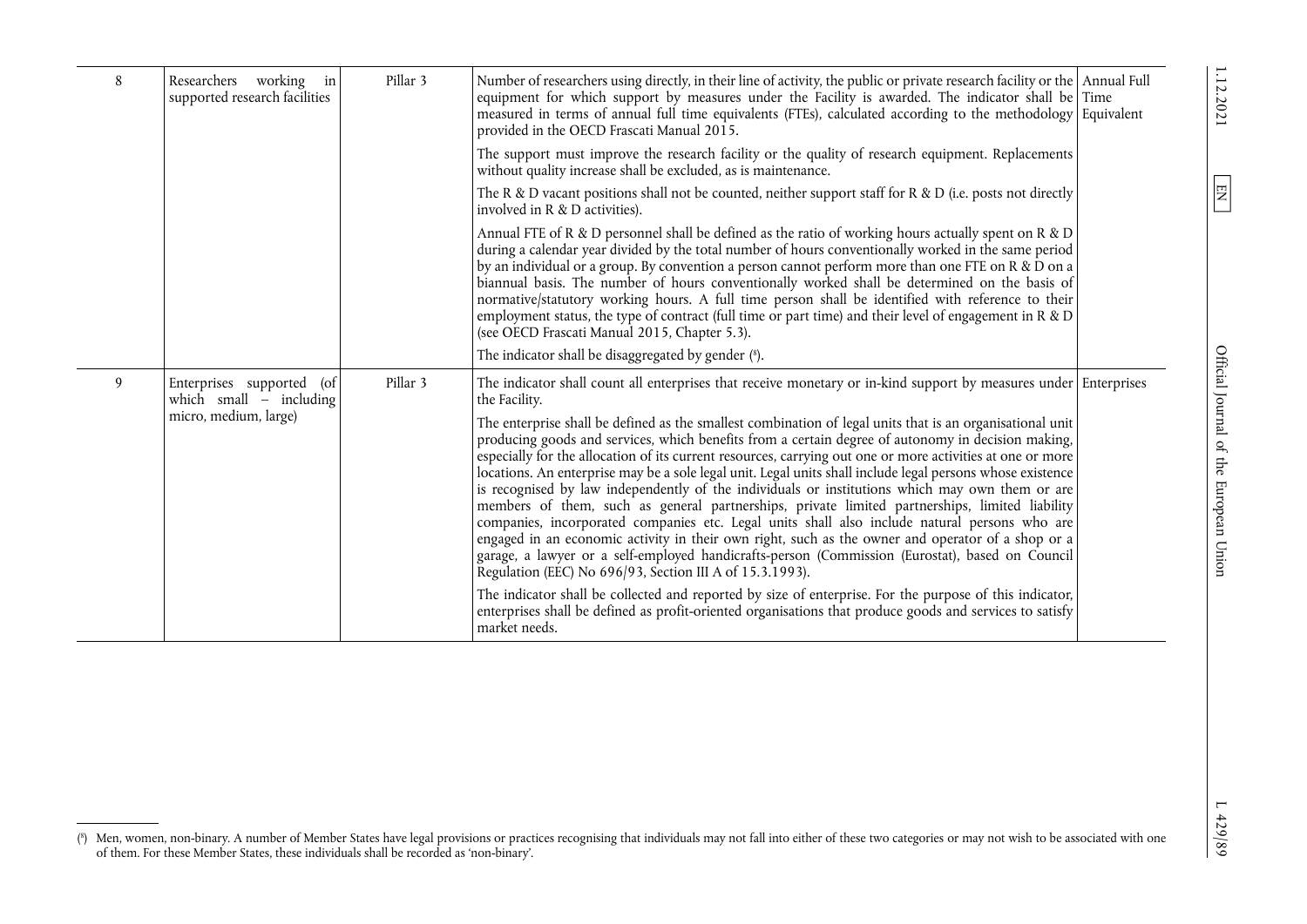|    |                                                                                   |                                  | Classification of enterprises:<br>Small, including micro, enterprise (0-49 employees and self-employed and annual turnover $\leq$ EUR 10<br>million or balance sheet $-\le$ EUR 10 million);<br>Medium enterprise (50-249 employees and self-employed and annual turnover >EUR 10 million $-\leq$ EUR<br>50 million or balance sheet > EUR 10 million - $\leq$ EUR 43 million);<br>Large enterprises (> 250 employees and self-employed and turnover > EUR 50 million or balance sheet<br>$>$ EUR 43 million);<br>If either of the 2 thresholds (employees and self-employed and annual turnover/balance sheet) is<br>exceeded the enterprises shall be categorised in the size category above;<br>(Commission (Eurostat) based on Commission Recommendation 2003/361/EC (°), Annex, Articles 2-3);<br>The size of the enterprise supported shall be measured at the start of the support. |  |
|----|-----------------------------------------------------------------------------------|----------------------------------|--------------------------------------------------------------------------------------------------------------------------------------------------------------------------------------------------------------------------------------------------------------------------------------------------------------------------------------------------------------------------------------------------------------------------------------------------------------------------------------------------------------------------------------------------------------------------------------------------------------------------------------------------------------------------------------------------------------------------------------------------------------------------------------------------------------------------------------------------------------------------------------------|--|
| 10 | Number of participants in<br>education or training                                | Pillar 2<br>Pillar 4<br>Pillar 6 | The indicator shall take into account the number of participants to education (ISCED 0-6, adult   Persons<br>learning) and training (off-the-job/in-the-job training, continuous vocational education and training,<br>etc.) activities supported by measures under the Facility, including participants to digital skills<br>trainings ( <sup>10</sup> ). It shall therefore be collected and reported on by (i) participants in education or training;<br>and of those, (ii) participants in digital skills training. It shall also be disaggregated by gender (11) and<br>age $(12)$ .<br>Participants shall be counted upon entering the education or training activity.                                                                                                                                                                                                               |  |
| 11 | Number of<br>people<br>in<br>employment or engaged in<br>job searching activities | Pillar 3<br>Pillar 4             | Unemployed $(^{13})$ or inactive $(^{14})$ persons who have received support by measures under the RRF, and Persons<br>who are in employment, including self-employment, or who were inactive when receiving that<br>support and who are newly engaged in job searching activities, immediately after receiving that<br>support.                                                                                                                                                                                                                                                                                                                                                                                                                                                                                                                                                           |  |

 $\overline{\phantom{0}}$  $-429/90$ 

<span id="page-7-10"></span><span id="page-7-9"></span><span id="page-7-8"></span><span id="page-7-7"></span><span id="page-7-6"></span><span id="page-7-5"></span><span id="page-7-4"></span><span id="page-7-3"></span><span id="page-7-2"></span><span id="page-7-1"></span><span id="page-7-0"></span> $\boxed{\Xi}$ 

[<sup>\(10\)</sup>](#page-7-7) In line with Annex VII of the RRF Regulation displaying the digital tagging under the Facility, digital skills training is to be understood within the meaning of intervention field 108 (Support for the development of digital skills), which states: 'This refers to digital skills at all levels and includes: highly specialized education programmes to train digital specialists (that is technology focused programmes); training of teachers, development of digital content for education purposes and relevant organisational capabilities. This also includes measures and programmes aimed at improving basic digital skills.'

[<sup>\(11\)</sup>](#page-7-8) Men, women, non-binary. A number of Member States have legal provisions or practices recognising that individuals may not fall into either of these two categories or may not wish to be associated with one of them. For these Member States, these individuals shall be recorded as 'non-binary'.

[<sup>\(12\)</sup>](#page-7-9) 0-17, 18-29, 30-54, 55 and over.

 $(13)$  Unemployed are persons usually without work, available for work and actively seeking work. Persons considered as registered unemployed according to national definitions are always included here even if they do not fulfil all three of these criteria. Source: §18 in Directorate-General for Employment, Social Affairs and Inclusion, Labour market policy (LMP) statistics – Methodology 2018.

[<sup>\(14\)</sup>](#page-7-10) Inactive are persons currently not part of the labour force (in the sense that they are not employed or unemployed according to the definitions provided). Source: §20 in Directorate-General for Employment, Social Affairs and Inclusion, Labour market policy statistics – Methodology 2018.